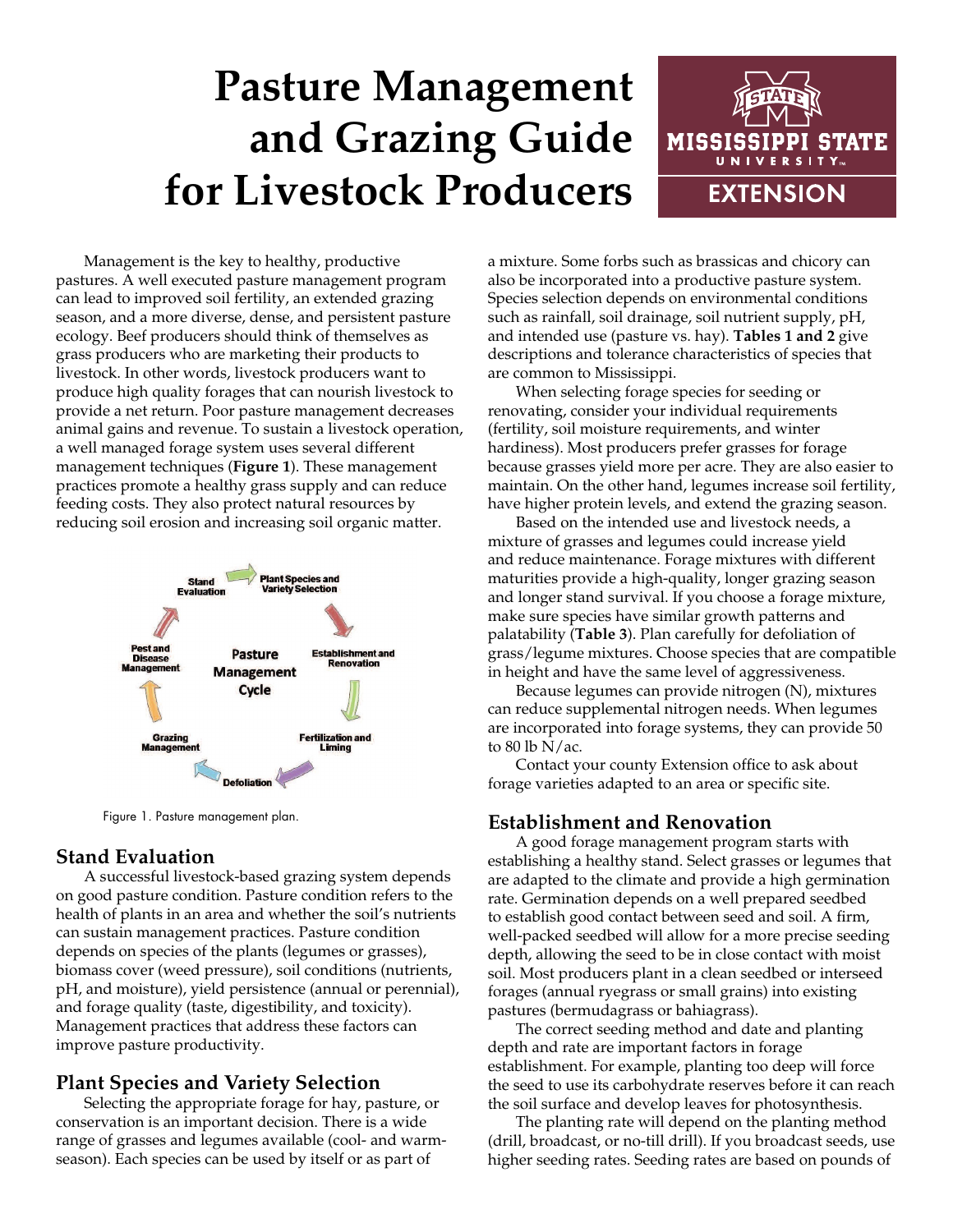| Table 1. General legumes and forbs information. |                   |     |                           |                   |                     |                     |                     |                      |                |
|-------------------------------------------------|-------------------|-----|---------------------------|-------------------|---------------------|---------------------|---------------------|----------------------|----------------|
| <b>Forage Crop</b>                              | <b>Forage Use</b> |     | <b>Grazing Management</b> |                   | <b>Seeding Rate</b> | <b>Tolerance to</b> |                     |                      |                |
|                                                 | Pasture           | Hay | Silage                    | <b>Continuous</b> | <b>Controlled</b>   | $(lb/ac)^2$         | <b>Soil Acidity</b> | <b>Poor Drainage</b> | <b>Drought</b> |
| Annual                                          |                   |     |                           |                   |                     |                     |                     |                      |                |
| <b>Arrowleaf Clover</b>                         | G <sup>1</sup>    | F   | P                         | G                 | G                   | $5-10$              | G                   | P                    | G              |
| <b>Berseem Clover</b>                           | G                 | G   | P                         | F                 | G                   | 20-25               | P                   | G                    | G              |
| CaleyPea                                        | G                 | P   | P                         | G                 | G                   | 50-55               | G                   | G                    | G              |
| Crimson Clover                                  | E                 | E   | P                         | G                 | E                   | 20-30               | F                   | P                    | G              |
| Hairy Vetch                                     | G                 | F   | P                         | G                 | G                   | 20-25               | G                   | P                    | F              |
| Annual Lespedeza                                | G                 | F   | P                         | F                 | G                   | 25-30               | F                   | P                    | G              |
| Rose Clover                                     | E                 | P   | P                         | G                 | G                   | $8-12$              | G                   | F                    | E              |
| Subterranean Clover                             | G                 | P   | P                         | G                 | G                   | 15-20               | F                   | P                    | G              |
| Sweetclover                                     | G                 | P   | P                         | P                 | F                   | $12 - 15$           | P                   | P                    | G              |
| Perennial                                       |                   |     |                           |                   |                     |                     |                     |                      |                |
| Alfalfa                                         | E                 | E   | E                         | P                 | E                   | 12-25               | P                   | P                    | G              |
| <b>Birdsfoot Trefoil</b>                        | G                 | G   | E                         | G                 | G                   | $4-6$               | G                   | G                    | F              |
| <b>Red Clover</b>                               | E                 | G   | E                         | P                 | G                   | $12 - 15$           | F                   | F                    | F              |
| White Clover                                    | E                 | F   | G                         | E                 | E                   | $2 - 3$             | F                   | G                    | P              |
| Perennial Peanut                                | G                 | G   | P                         | F                 | G                   | $12 - 15$           | F                   | P                    | G              |
| Sericea Lespedeza                               | G                 | G   | P                         | G                 | G                   | 20-30               | E                   | G                    | G              |
| Forbs                                           |                   |     |                           |                   |                     |                     |                     |                      |                |
| Rapes and Turnips                               | G                 | P   | P                         | F                 | G                   | $3-5$               | G                   | P                    | G              |
| Chicory                                         | G                 | P   | P                         | G                 | G                   | $3 - 4$             | E                   | G                    | E              |

1E= Excellent, G=Good, F=Fair, P=Poor

2Seeding rates are recommended for broadcast seeds. Reduce seeding rates by 20% if planting in a clean seed bed.

Sources: Ball et al. 2002; Banhart 1999.

| Table 2. General grass information. |                   |               |   |                                        |   |                       |                     |                      |         |  |
|-------------------------------------|-------------------|---------------|---|----------------------------------------|---|-----------------------|---------------------|----------------------|---------|--|
|                                     | <b>Forage Use</b> |               |   | <b>Grazing Management</b>              |   | <b>Seeding Rate</b>   | <b>Tolerance to</b> |                      |         |  |
| <b>Forage Crop</b>                  | <b>Pasture</b>    | Silage<br>Hay |   | <b>Controlled</b><br><b>Continuous</b> |   | $(lb/ac)^2$           | Soil Acidity        | <b>Poor Drainage</b> | Drought |  |
| Annual                              |                   |               |   |                                        |   |                       |                     |                      |         |  |
| Annual Ryegrass                     | E <sup>1</sup>    | P             | P | G                                      | G | 20-30                 | F.                  | G                    | P       |  |
| Crabgrass                           | G                 | G             | P | F                                      | G | $4-6$                 | G                   | G                    | G       |  |
| Forage Sorghum                      | F                 | P             | G | F                                      | G | 15-20                 | P                   | G                    | G       |  |
| <b>Pearl Millet</b>                 | G                 | P             | G | F                                      | G | 25-30                 | G                   | F                    | G       |  |
| Small grains <sup>3</sup>           | G                 | P             | F | G                                      | G | 90-120                | G                   | F                    | G       |  |
| Soghum-Sudan Hybrids                | G                 | P             | G | F                                      | G | 30-40                 | F                   | P                    | E       |  |
| Sudangrass                          | G                 | P             | G | F                                      | G | 30-40                 | F                   | P                    | E       |  |
| Perennial                           |                   |               |   |                                        |   |                       |                     |                      |         |  |
| Bahiagrass                          | E                 | G             | P | G                                      | G | 15-20                 | G                   | G                    | G       |  |
| Bermudagrass                        | E                 | E             | P | G                                      | Ε | $5-10$<br>$(25-40)^4$ | G                   | G                    | E       |  |
| Dallisgrass                         | G                 | F             | P | F                                      | G | 10-15 (PLS)           | G                   | G                    | G       |  |
| Johnsongrass                        | F                 | G             | P | F                                      | G | 20-30                 | G                   | G                    | E       |  |
| Orchardgrass                        | E                 | E             | G | E                                      | E | 15-20                 | F                   | F                    | F       |  |
| <b>Tall Fescue</b>                  | E                 | G             | G | G                                      | G | 15-20                 | E                   | G                    | G       |  |

1E= Excellent, G=Good, F=Fair, P=Poor

2Seeding rates are recommended for broadcast seeds. Reduce seeding rates by 20% if planting in a clean seed bed.

 $^3$ Small grains (oats, rye, triticale, and wheat).

4Sprigging rate (bu/ac) for hybrid bermudagrass.

Sources: Ball et al. 2002; Banhart 1999.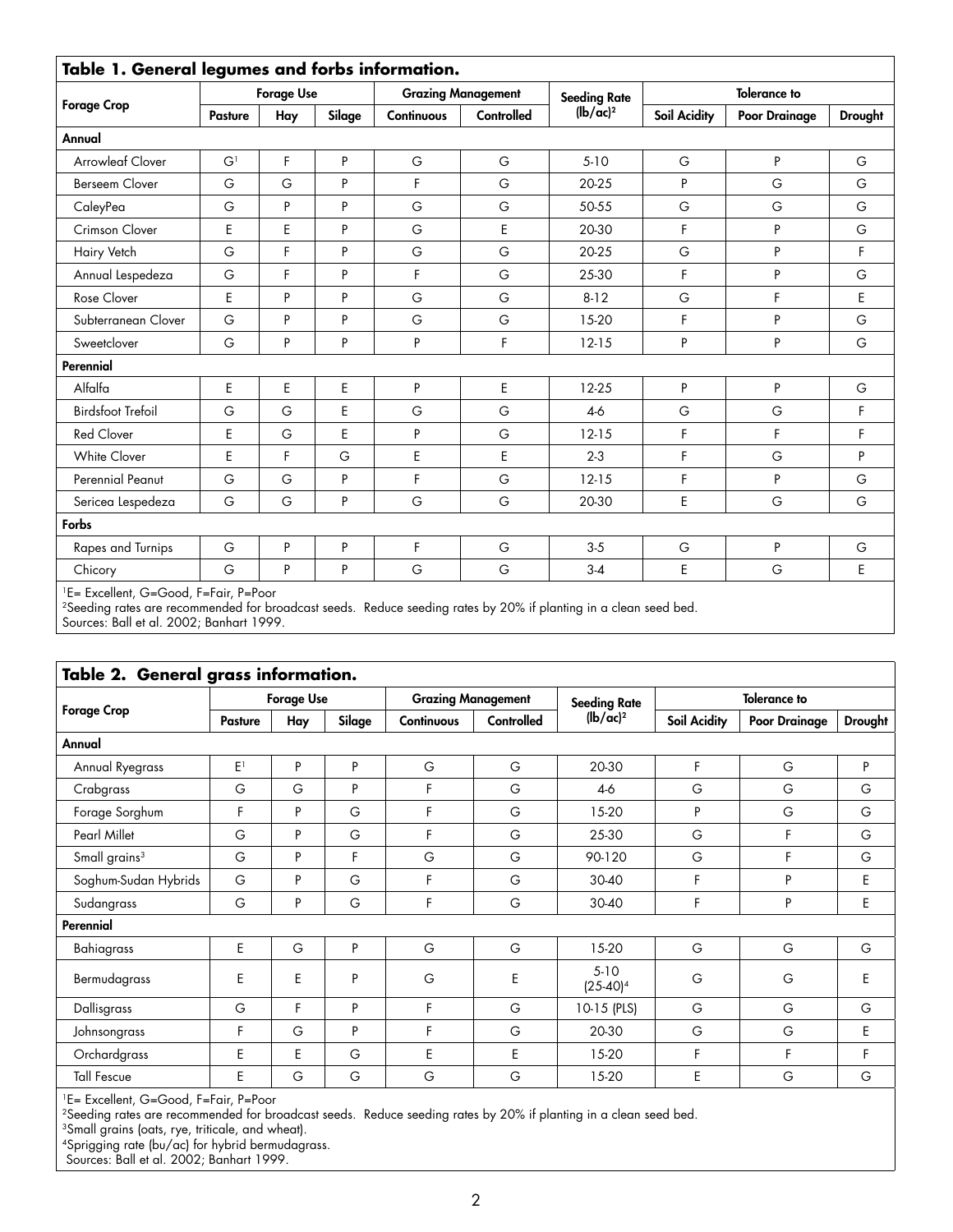| Legume               | <b>Bahiagrass</b><br>or bermudagrass | <b>Dallisgrass</b> | Johnsongrass | <b>Tall fescue</b><br>or orchardgrass | Small grain and/or<br>annual ryegrass |
|----------------------|--------------------------------------|--------------------|--------------|---------------------------------------|---------------------------------------|
| Perennial peanut     | X                                    |                    |              |                                       | Χ                                     |
| Alfalfa              |                                      |                    |              | χ                                     |                                       |
| Red clover           |                                      | X                  | X            | Χ                                     | X                                     |
| White/ladino clover  |                                      | X                  |              | x                                     |                                       |
| Arrowleaf clover*    | χ                                    |                    |              |                                       | χ                                     |
| Berseem clover*      | X                                    | X                  | X            |                                       | χ                                     |
| Crimson clover*      | Χ                                    |                    |              |                                       | χ                                     |
| Hairy vetch*         | Χ                                    |                    |              |                                       | χ                                     |
| Rose clover*         | Χ                                    |                    |              |                                       | χ                                     |
| Subterranean clover* | Χ                                    |                    |              |                                       | χ                                     |
| Caley pea*           |                                      | X                  | X            |                                       |                                       |

Source: Ball et al. 2002

pure live seed (PLS). Pure live seed assumes every seed is viable and capable of producing an established plant. To determine the adjusted seeding rate of a forage species, use the germination and purity percentage given on the seed tag. Note that seeding rates of legumes are not usually adjusted if PLS is greater than 90%.

The following two calculations are necessary to determine adjusted rates:

- (1) Determine your PLS index: PLS Index =  $\frac{(\% \, \text{germination} \times \% \, \text{purity})}{(\% \, \text{germination} \times \% \, \text{purity})}$ 10,000
- (2) Determine the amount of seed needed per acre: Amount of bagged seed needed  $(lb/ac)$  = PLS seeding rate for forage PLS index

One of the best ways to improve forage yield and animal performance on low-producing grass pastures is to renovate them periodically. Pastures that need renovation usually have narrow leaves, thin stems, short seed heads, weak root systems, and low forage production. Poor soil quality is also reflected by low soil organic matter, poor nutrient cycling, and bare soil spots. To begin restoration, do a soil test. Seed a persistent forage species (grass, legume, mixture). If you broadcast seeds, overgraze the pasture to allow a better seed contact. If soil pH is low, apply lime. Fertilize according to soil test recommendations. If legumes are used as the renovating species, do not apply nitrogen. Apply nitrogen (20-30 lb/ ac) only if the legume species composition is less than 30%. When planting legumes into an established pasture, magnesium and potassium levels may need to be adjusted for optimal plant growth and development.

Weeds are more aggressive under poor conditions. Therefore, weed control is important for forage establishment. Chemical control might be necessary.

However, legume establishment is very susceptible to herbicide applications. See replanting restrictions in the table below.

## **Soil Testing and Liming**

Adequate soil fertility is essential in pasture management. A soil test tells you the soil nutrient levels. Knowing the soil nutrient levels will help you decide how much fertilizer and/or lime you need to improve productivity.

Forage crops should be sampled for testing at least 6 months before planting and afterwards every 2 to 3 years, depending on the forage species. It is important to take a soil sample that is representative of the area. A good soil sample includes 15 to 20 subsamples taken within the sampling area at 6 inches depth. Avoid sampling in slopes or poorly drained areas. Different soil types have different chemical and physical properties and should be sampled separately. Contact the county Extension office to determine the soil types in a specific area and proper soil sampling documentation. Give information about the field history and intended use to ensure proper nutrient soil test recommendations.

Forages used for grazing usually require less fertilizer than those used for hay because most nutrients are returned in animal wastes as part of the natural cycle. Phosphorus is excreted primarily in manure, and nitrogen and potassium return in urine and manure. In the case of hay production, do a tissue analysis to determine how much of each nutrient is being removed so you can account for those losses when adjusting fertilizer applications. Adjusting the soil pH by liming could increase mineral availability. Lime (calcitic or dolomitic) is also a good source of calcium or magnesium. Lime usually takes months to adjust soil pH, but it makes added nutrients available instantly. Legumes are very sensitive to low pH. They are best adapted to pH ranging from 6 to 7. If pH is less than 5.5, lime application is recommended based on the soil test analysis. The types and locations of weeds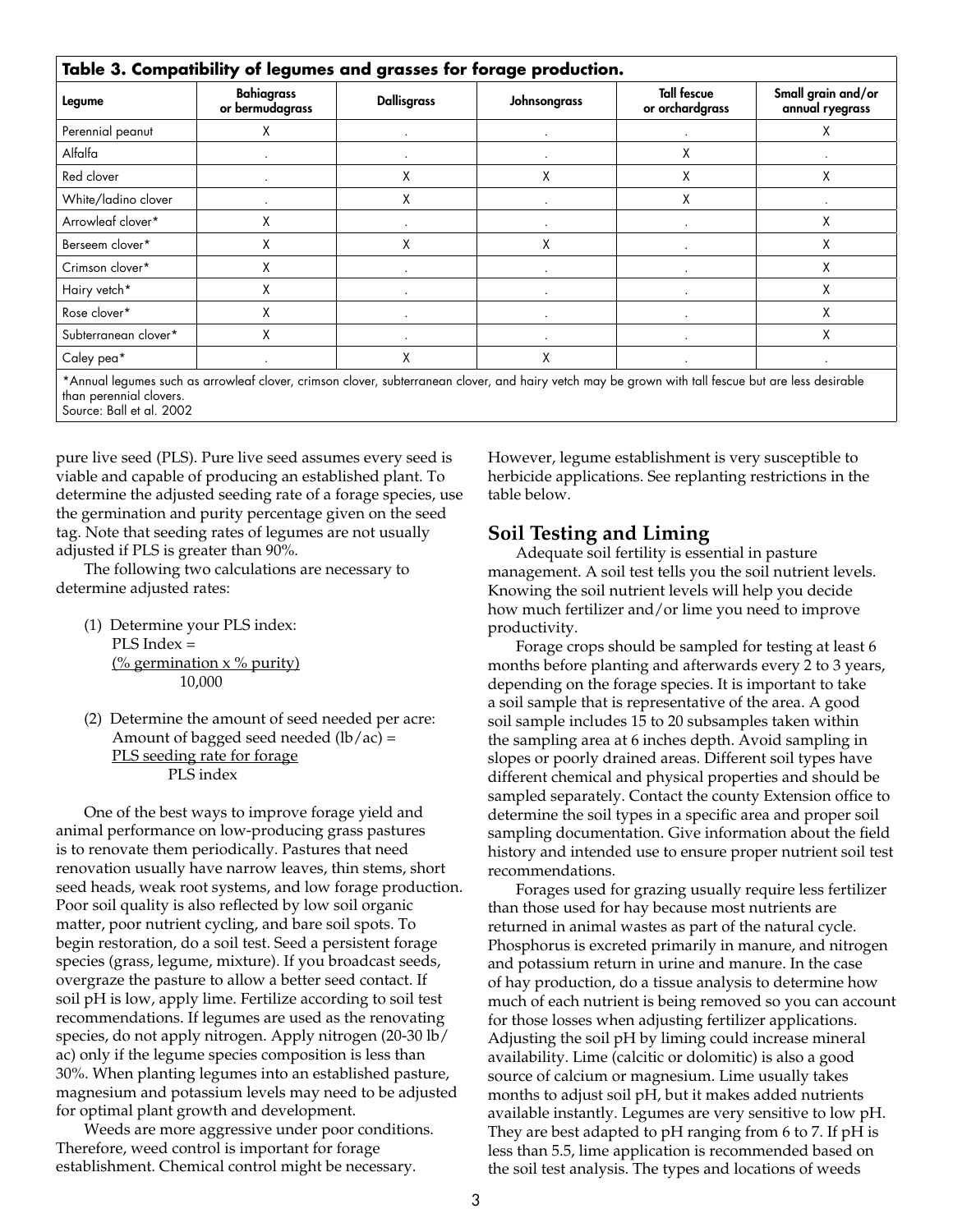|            | Legumes         |                | <b>Grasses</b> |         |                |     |  |  |  |
|------------|-----------------|----------------|----------------|---------|----------------|-----|--|--|--|
| Product    | Alfalfa         | Clover         | Bahia          | Bermuda | Fescue         | Rye |  |  |  |
| Cimmaron   | $4 \text{ m}^1$ | 4 m            | -              | 4 m     | 4 <sub>m</sub> | 4 m |  |  |  |
| Crossbow   | 3 w             | 3 w            | 3 w            | 3 w     | 3 w            | 3 w |  |  |  |
| Diuron     | 2y              | 2y             | 2y             | 2y      | 2y             | 2y  |  |  |  |
| Glyphosate | w               | 1 w            | 1 w            | 1 w     | 1 w            | l w |  |  |  |
| Grazon P+D | l y             | $I \times Y$   | 3 w            | 3 w     | 3 w            | 3 w |  |  |  |
| Paraguat   | 0 d             | 0 <sub>d</sub> | 0 <sub>d</sub> | 0 d     | 0 d            | 0 d |  |  |  |
| Remedy     | 3 w             | 3 w            | 3 w            | 3 w     | 3 w            | 3 w |  |  |  |
| Velpar     | 2y              | 2y             | 2y             | 2y      | 2y             | 2y  |  |  |  |

could indicate fertility and help identify special situations such as low pH.

## **Defoliation**

Defoliation of forage species is affected by grazing pressure, frequency, duration, and resting period interval. Control the degree of defoliation during the growing season. Allow enough remaining leaf area to provide new carbohydrates for regrowth so the plant is not forced to use stored carbohydrates. Do not graze a forage species below 3 inches. In grasses, the bottom 2-3 inches is where the sugars and proteins are stored for regrowth. Once plants begin to use stored nutrients, forage quality is reduced. A good rule of thumb is the "take half, leave half" rule, which allows plants to retain that important energy reservoir.

Severe defoliation late in the growing season is more harmful than early in the season because it reduces crown tissue and carbohydrate storage capacity. Avoid grazing a forage species for the 4 weeks before the growing season ends. This resting period allows carbohydrate to rebuild.

# **Grazing Systems**

Pasture management also depends on grazing schemes that increase forage utilization. Many livestock producers use rotational grazing plans instead of continuous grazing to increase forage use and profits. Under continuous grazing, animals have free choice of forage. They become more selective, creating bare spots that can lead to weed invasion and erosion. Erosion can lead to runoff, which may affect water quality.

The rotational stocking method uses two or more grazing units or paddocks that are alternately grazed and rested. Animals can rotate as often as once every two hours or as seldom as once every two weeks. These rotations are usually based on the amount of forage available, forage growth rate, paddock size, and stocking rates.

Animals tend to eat more forage in a rotational stocking system because they can't be as selective as in a continuous grazing system. Rotational stocking systems also improve the composition and distribution of forage. Therefore, this method reduces the need for supplemental feeding. To make a rotational grazing system work, you must coordinate the rotations with the growth stage of the target forage species. You may have some start-up costs if the rotational system requires new fencing or water systems. Rotational grazing can help improve pasture quality and fertility by allowing an even manure distribution and increasing biomass yields (1000 to 2000 lb DM/ac more than continuous grazing). In a well managed rotational grazing system, the forage supply should be monitored closely and adjusted to the appropriate stocking rate by increasing or decreasing the amount of acres grazed during a specific time period (**Table 5**).



Figure 2. Scheme of a rotational grazing method. Source: Emmick and Fox 1993.

# **Weed Control**

Weed control is a very important part of forage management. Healthy, well established forage plants are better able to resist invasion by weeds. Weeds compete with forage species for space, nutrients, and water, reducing forage yield and stand persistence. Weeds that are present in small quantities can be controlled by digging them out or using spot spray herbicides. To combat aggressive weed growth, you may need to use herbicides or tilling practices. This should be done only when necessary. In some cases, chemical control is not be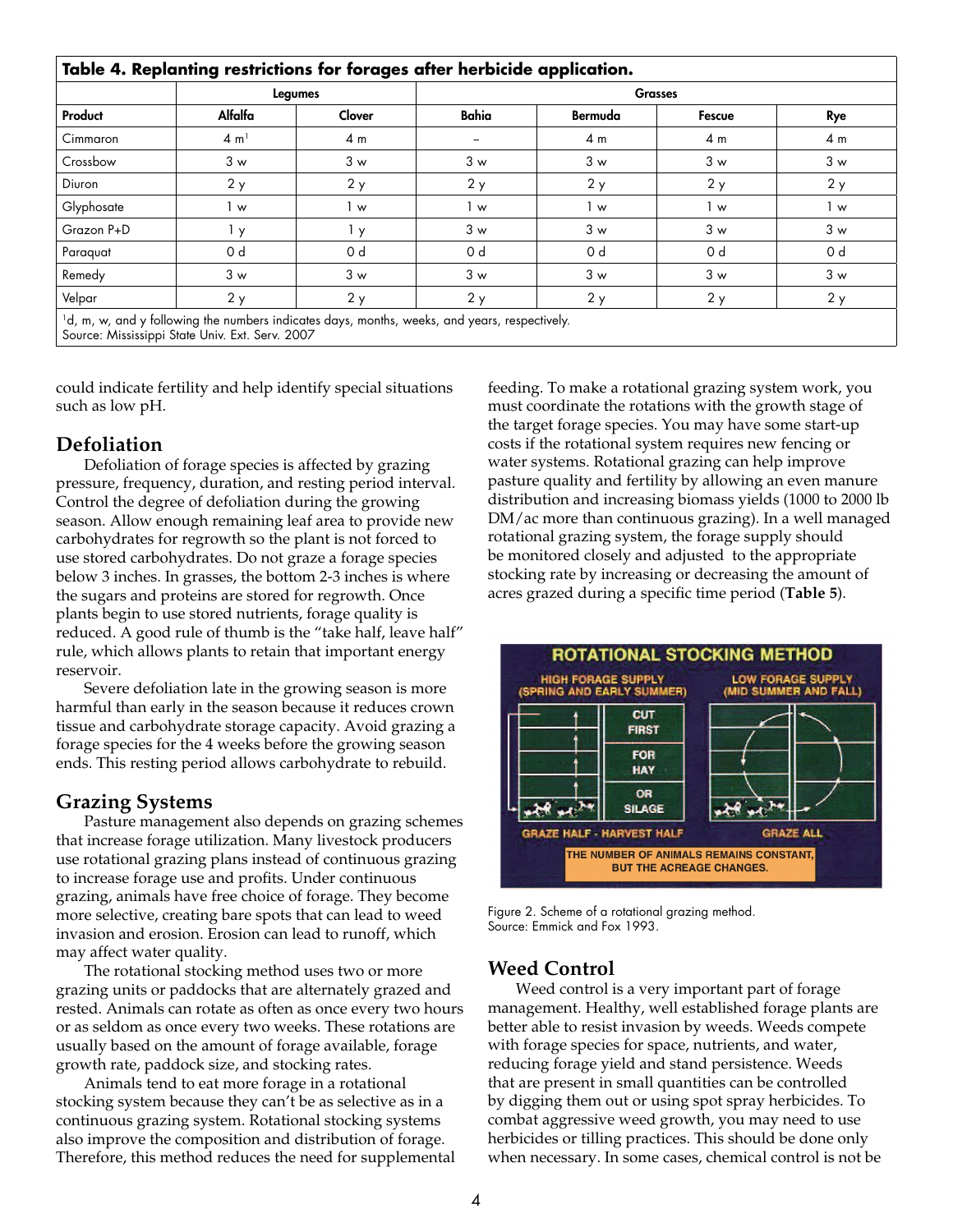| Table 5. Calculating stocking rates.                                                                                                                                                                    |                                                                                                                                                                                                                                                                                                                                                                                                                                                                                       |
|---------------------------------------------------------------------------------------------------------------------------------------------------------------------------------------------------------|---------------------------------------------------------------------------------------------------------------------------------------------------------------------------------------------------------------------------------------------------------------------------------------------------------------------------------------------------------------------------------------------------------------------------------------------------------------------------------------|
| Number of paddocks = days of rest<br>$+1$<br>days of grazing<br>Example:<br>Number of Paddocks $=$<br>28 days of rest<br>$+1$<br>4 days of grazing<br>$= 8$ paddocks                                    | days of rest: Number can range from 10 or lower for rapidly growing grasses to<br>30 for legumes to more than 30 for slow growth periods.<br>days of grazing: Varies from 1 to 7 and up. Shorter times on a paddock yield<br>greater season-long usefulness and less waste, selectivity, and regrowth grazing.                                                                                                                                                                        |
|                                                                                                                                                                                                         |                                                                                                                                                                                                                                                                                                                                                                                                                                                                                       |
| Acres required per paddock =<br>weight x %DMI x animal number x days per paddock<br>DM per acre x % utilization                                                                                         | <b>weight</b> : weight per head, in pounds.<br><b>percent DMI</b> : percent dry matter intake, ranging from 2 to 4%.                                                                                                                                                                                                                                                                                                                                                                  |
| Example:<br>Acres required per paddock =<br>500 lb x 3% x 100 heads x 4 days<br>2000 lb/ac x 60%                                                                                                        | <b>animal number</b> : number of head to be grazed.<br>days per paddock: amount of time that animals are to be allowed to graze in a<br>given paddock. Values can range from 1 to 7 and up. To keep animals from graz-<br>ing regrowth, keep days per paddock at 7 or fewer.                                                                                                                                                                                                          |
| = 5 acres per paddock                                                                                                                                                                                   | DM per acre: estimate of the total forage dry matter available per acre as the<br>animals enter a paddock.                                                                                                                                                                                                                                                                                                                                                                            |
|                                                                                                                                                                                                         | percent utilization: portion of the available forage per acre that animals will con-<br>sume during a grazing period. Utilization is the proportion forage production that is<br>consumed or destroyed by animals (including insects). Utilization may refer either to<br>a single plant species, a group of species, or the vegetation as a whole. Improved<br>grazing systems can result in utilization of 60% for grasses and 75% for legumes.                                     |
| Total acres required per grazing cycle =<br>Number of paddocks x acres required per paddock<br>Example:<br>Total acres required per grazing cycle =<br>8 paddocks x 5 acres per paddock<br>$= 40$ acres | number of paddocks: determined by the length of the rest and grazing periods.<br>acres required per paddock: determined by the amount of forage needed<br>each day by the grazing herd divided by the grazable forage dry matter per acre.<br>The number of acres needed per grazing cycle will vary with the growth rate of the<br>forage. As the growth rate slows, the number of acres required to supply 3% DM<br>and maintain 4 days on and 28 days off a paddock will increase. |
| Stocking rate = number of animals to be grazed<br>total acres grazed<br>Example:<br>Stocking rate =<br>100 head<br>40 acres<br>$= 2.5$ head per acre                                                    | Stocking rate and stocking density are often confused. Stocking rates applies to the<br>entire grazing period (in this example, 32 days) or can be thought of as a season-<br>long or whole-farming statistic.                                                                                                                                                                                                                                                                        |
| Stocking density =<br>number of animals grazing on a paddock<br>paddock size<br>Example:<br>Stocking density = $100$ head<br>5 acres<br>$= 20$ head per acre<br>Adapted from Henning et al. 2004        | Stocking density is the stocking rate at a given point in time. In this example, 100<br>steers are grazing in a 5-acre paddock, which is a stocking density of 20 head<br>per acre. Stocking density can be expressed as the number of pounds of grazing<br>animals per acre at a given point in time (in this case, 10,000 pounds per acre).                                                                                                                                         |

an option because of livestock requirements, herbicide restrictions, or environmental concerns. In these cases, changes in grazing methods, fertilization, forage species, and water management might help to shift the competitive balance in favor of the forage rather than the weeds. For example, not applying fertilizer when weeds are actively growing can reduce their competitive edge.

Rotational grazing systems can help control weeds because livestock are less selective in small areas and more likely to eat weeds before they reach a seeding

stage. Mowing before weeds flower could reduce weed competition as well, but at higher costs in terms of equipment, fuel, and labor. Letting different livestock species (sheep, goat, and horses) graze the same land may help with weed control. Some of these animals, like sheep and goats, consume more broadleaf species, forbs, and brush. Most broadleaf weeds can be controlled by utilizing a broad-spectrum herbicide such as 2,4-D. It is important to read the label, follow recommended rates, and adhere to restrictions (**Table 6**).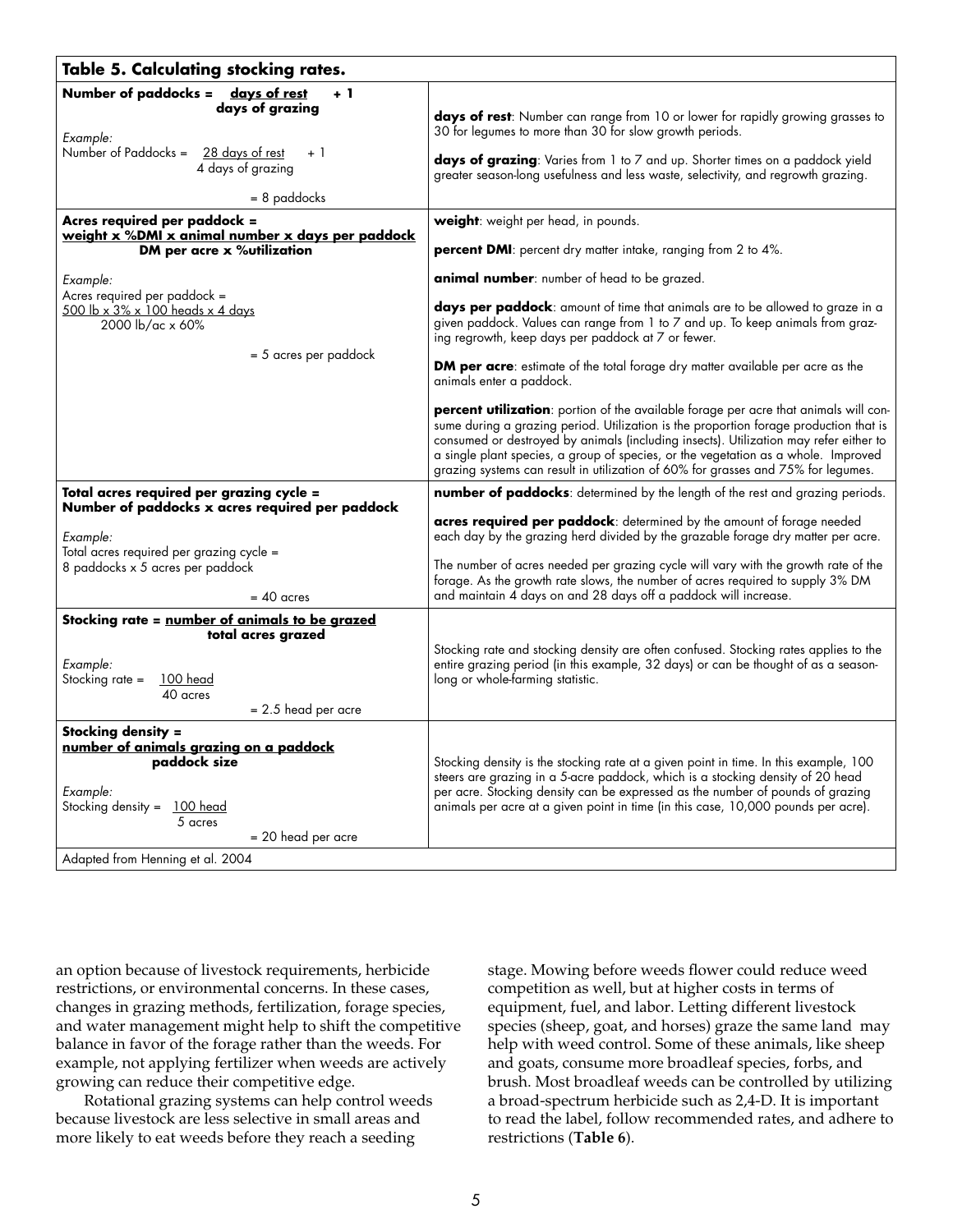| Table 6. Haying, grazing, and slaughter restrictions for livestock in herbicide treated pastures.                                                                                                                                                                                                 |                                         |                                         |                                                    |                                         |                                                                  |                                         |                                         |  |
|---------------------------------------------------------------------------------------------------------------------------------------------------------------------------------------------------------------------------------------------------------------------------------------------------|-----------------------------------------|-----------------------------------------|----------------------------------------------------|-----------------------------------------|------------------------------------------------------------------|-----------------------------------------|-----------------------------------------|--|
|                                                                                                                                                                                                                                                                                                   |                                         |                                         | <b>Dairy Animals</b>                               |                                         | <b>Meat Animals</b>                                              |                                         |                                         |  |
|                                                                                                                                                                                                                                                                                                   | Lactating                               |                                         | Nonlactating                                       |                                         |                                                                  |                                         |                                         |  |
| Product                                                                                                                                                                                                                                                                                           | Grazing                                 | <b>Haying</b>                           | Grazing                                            | Haying                                  | Grazing                                                          | Haying                                  | Slaughter                               |  |
|                                                                                                                                                                                                                                                                                                   |                                         |                                         |                                                    | days                                    |                                                                  |                                         |                                         |  |
| 2,4-D amnine                                                                                                                                                                                                                                                                                      | $\overline{7}$                          | 30                                      | $\overline{7}$                                     | 30                                      | $\mathbf 0$                                                      | 30                                      | 3                                       |  |
| 2, 4-Ester                                                                                                                                                                                                                                                                                        | $\overline{7}$                          | 30                                      | 7                                                  | 30                                      | $\mathbf 0$                                                      | 30                                      | 3                                       |  |
| Arsenal                                                                                                                                                                                                                                                                                           | $\circ$                                 | $\overline{7}$                          | $\circ$                                            | 7                                       | $\mathbf 0$                                                      | $\overline{7}$                          | $\overline{\phantom{a}}$                |  |
| <b>Buctril</b><br>spring treatment<br>fall/winter treatment                                                                                                                                                                                                                                       | 30<br>60                                | 30<br>60                                | 30<br>60                                           | 30<br>60                                | 30<br>60                                                         | 30<br>60                                |                                         |  |
| Butyrac<br>established alfalfa<br>seeding alfalfa/clover                                                                                                                                                                                                                                          | 30<br>60                                | 30<br>60                                | 30<br>60                                           | 30<br>60                                | 30<br>60                                                         | 30<br>60                                |                                         |  |
| Cimmaron                                                                                                                                                                                                                                                                                          | $\circ$                                 | 0                                       | $\mathsf{O}$                                       | 0                                       | $\mathsf O$                                                      | $\mathsf{O}$                            |                                         |  |
| Cimmaron Max                                                                                                                                                                                                                                                                                      | 7                                       | 37                                      | $\circ$                                            | 37                                      | $\mathbf 0$                                                      | 37                                      | 30                                      |  |
| Clarity/Banvel<br>$1/2$ qt/ac or less<br>$2-4$ gal/ac                                                                                                                                                                                                                                             | 7<br>40                                 | 37<br>70                                | 0<br>$\Omega$                                      | 0<br>$\Omega$                           | 0<br>$\Omega$                                                    | 0<br>$\Omega$                           | 30<br>30                                |  |
| Crossbow<br>2 gal/ac or less<br>$2-\bar{4}$ gal/ac                                                                                                                                                                                                                                                | 14<br>NS                                | NS <sup>1</sup><br><b>NS</b>            | 0<br>$14^{2}$                                      | 7<br>14                                 | 7<br>14 <sup>2</sup>                                             | 0<br>14                                 | 3<br>3                                  |  |
| Diuron                                                                                                                                                                                                                                                                                            | 70                                      | 70                                      | 70                                                 | 70                                      | 70                                                               | 70                                      | $\overline{\phantom{m}}$                |  |
| Glyphosate<br>legumes<br>preplant, preemergence, at plant (< 44 oz/ac)<br>preplant, preemergence, at plant (> 44 oz/ac)<br>afalfa preharvest<br>spot treatment (<10% total acres)<br>renovation (< $44$ oz/ac)<br>renovation (> 44 oz/ac)<br>grass pastures<br>preplant, preemergence, renovation | 0<br>56<br>1.5<br>14<br>1.5<br>56<br>56 | 0<br>56<br>1.5<br>14<br>1.5<br>56<br>56 | 0<br>56<br>1.5<br>14<br>1.5<br>56<br>56            | 0<br>56<br>1.5<br>14<br>1.5<br>56<br>56 | $\mathbf 0$<br>56<br>1.5<br>14<br>1.5<br>56<br>56                | 0<br>56<br>1.5<br>14<br>1.5<br>56<br>56 | 0<br>56<br>1.5<br>14<br>1.5<br>56<br>56 |  |
| spot or wiper treatment<br>Gramoxone<br>alfalfa/clover<br>dormant clover<br>between cuttings<br>bermudagrass, dormant                                                                                                                                                                             | 14<br>--<br>30                          | 14<br>60<br>30<br>40                    | 14<br>$\overline{\phantom{m}}$<br>30<br><u></u>    | 14<br>60<br>30<br>40                    | 14<br>$\overline{\phantom{m}}$<br>30<br>$\overline{\phantom{m}}$ | 14<br>60<br>30<br>40                    | 14                                      |  |
| Gramoxone Max/Boa<br>alfalfa<br>dormant bermudagrass                                                                                                                                                                                                                                              | --<br>$\overline{\phantom{a}}$          | 30<br>40                                | -<br>$\overline{\phantom{a}}$                      | 30<br>40                                | $\overline{\phantom{m}}$<br>$\overline{\phantom{a}}$             | 30<br>40                                |                                         |  |
| Grazon P+D                                                                                                                                                                                                                                                                                        | 7                                       | 30                                      | 0                                                  | 30                                      | $\mathsf{O}$                                                     | 30                                      | 3                                       |  |
| Journey                                                                                                                                                                                                                                                                                           | $\circ$                                 | $\overline{7}$                          | $\circ$                                            | $\overline{7}$                          | $\mathsf O$                                                      | $\overline{7}$                          | $\overline{\phantom{a}}$                |  |
| Metrilbuzin                                                                                                                                                                                                                                                                                       | 28                                      | 28                                      | 28                                                 | 28                                      | 28                                                               | 28                                      | $\qquad \qquad \longleftarrow$          |  |
| Overdrive                                                                                                                                                                                                                                                                                         | $\circ$                                 | $\mathsf O$                             | $\circ$                                            | $\mathsf O$                             | $\mathsf O$                                                      | $\circ$                                 | $\mathsf{O}$                            |  |
| PastureGard                                                                                                                                                                                                                                                                                       | <b>NS</b>                               | 14                                      | 0                                                  | 14                                      | $\mathsf O$                                                      | 14                                      | 3                                       |  |
| Poast                                                                                                                                                                                                                                                                                             | $\overline{7}$                          | 20                                      | $\overline{7}$                                     | 20                                      | $\overline{7}$                                                   | 20                                      |                                         |  |
| Redeem R+P                                                                                                                                                                                                                                                                                        | 14                                      | <b>NS</b>                               | $\mathsf O$                                        | 7                                       | $\mathsf O$                                                      | $\overline{7}$                          | 3                                       |  |
| Remedy<br>2 qt/ac or less<br>$2-4$ qt/ac<br>$4-6$ qt/ac                                                                                                                                                                                                                                           | 14<br><b>NS</b><br><b>NS</b>            | <b>NS</b><br><b>NS</b><br><b>NS</b>     | $\mathsf{O}$<br>14 <sup>2</sup><br>14 <sup>2</sup> | 7<br>14<br><b>NS</b>                    | $\mathsf O$<br>14 <sup>2</sup><br>14 <sup>2</sup>                | 7<br>14<br><b>NS</b>                    | 3<br>3<br>3                             |  |
| Surmount                                                                                                                                                                                                                                                                                          | 14                                      | 7                                       | $\circ$                                            | 7                                       | $\mathsf O$                                                      | $\overline{7}$                          | 3                                       |  |
| Telar                                                                                                                                                                                                                                                                                             | $\circ$                                 | $\mathsf{O}$                            | $\mathsf{O}$                                       | $\mathsf O$                             | $\mathbf 0$                                                      | $\mathbf 0$                             |                                         |  |
| Velpar                                                                                                                                                                                                                                                                                            | 60                                      | 60                                      | 60                                                 | 60                                      | 60                                                               | 60                                      | $\overline{\phantom{a}}$                |  |
| Weedmaster                                                                                                                                                                                                                                                                                        | 7                                       | 37                                      | $\mathsf O$                                        | 37                                      | $\mathsf O$                                                      | 37                                      | 30                                      |  |

1NS indicates next season.

2If the area treated is less than 25% of grazing area; there is no restriction for nonlactating or meat animals Restricitions vary among manufactured product. Refer to particular product label for specific restrictions.

Source: Mississippi State Univ. Ext. Serv. 2007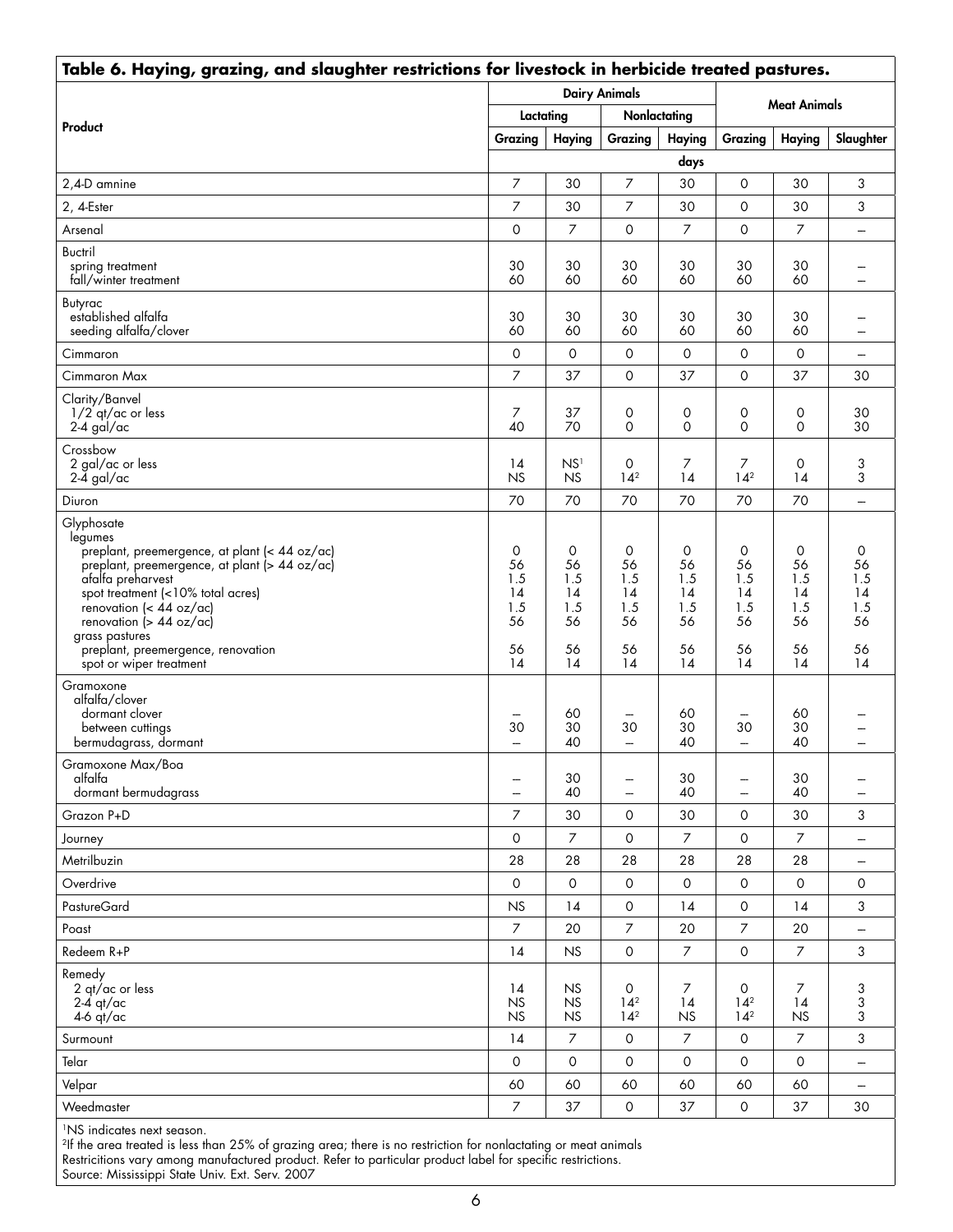### **Summary**

Providing good forage quality throughout the year will greatly reduce feed costs. In Mississippi, year-round grazing is a realistic goal. Remember to strike a balance between forage species composition, nutrient availability, forage establishment, and grazing pressure (defoliation) to sustain plant and animal performance. Livestock species and breeds have different nutrient requirements and preferences. Forage production should be adjusted to meet those needs. Also take into consideration soil and environmental conditions to meet the needs of the selected forage species. Awareness of these concepts should help you assess your management practices. Remember that no single management practice will suit all operations.

## **References**

- Andrae, J. April 2003. Grazing impacts on pasture composition. Georgia Cattleman Magazine.
- Ball, D.M, C.S. Hoveland, and G.D. Lacefield. 2002. Southern Forages (3rd Edition). Norcross, GA: Potash and Phosphate Institute and Foundation for Agronomic Research.
- Banhart, S. 1999. Selecting forage species. Iowa State Univ. Coop. Ext. Serv. Pm-1792.
- Banhart, S., D. Morrical, J. Russell, K.J. Moore, P. Miller, and C. Brummer. 1998. Pasture management guide for livestock producers. Iowa State Univ. Coop. Ext. Serv. Pm-1713.
- Johnson, J.T and R.D Lee. 1997. Pastures in Georgia. Univ. of Georgia Coop. Ext. Serv. Bull. 573
- Emmick, D.L. and D.G Fox. 1993. Prescribed grazing management to improve pasture productivity in New York. New York: Cornell University.
- Green, J.T. 2004. Grazing management. North Carolina State University. Forage Facts.
- Henning, J., G. Lacefield, M. Rasnake, R. Burris, J. Johns, K. Johnson, and L. Turner. 2004. Rotational grazing. Univ. of Kentucky Coop. Ext. Serv. ID-143.
- Kelling, K. 2002. Pasture fertilization. Focus on Forage 4(6): 1-2.
- Mississippi State Univ. Coop. Ext. Serv. 2007. Weed control guidelines for Mississippi. Pub. 1532.
- Nielsen, D.B. 1997. Observations on pasture management and grazing. Utah State Univ. Coop. Ext. Serv. AG-502
- Rayburn, E.B. 1993. Plant growth and development as the basis of forage management. West Virginia Univ. Coop. Ext. Serv.
- Redmon, L.A. 2003. Developing and using a forage system. Texas A&M Univ. Ext. Serv. SCS-2003-08.
- Sellers, B.A., J.A. Ferrell, J.J. Mullahey and B.J. Brecke. 2006. Pasture weed management. Univ. of Florida Coop. Ext. Serv. SS-AGR-26.